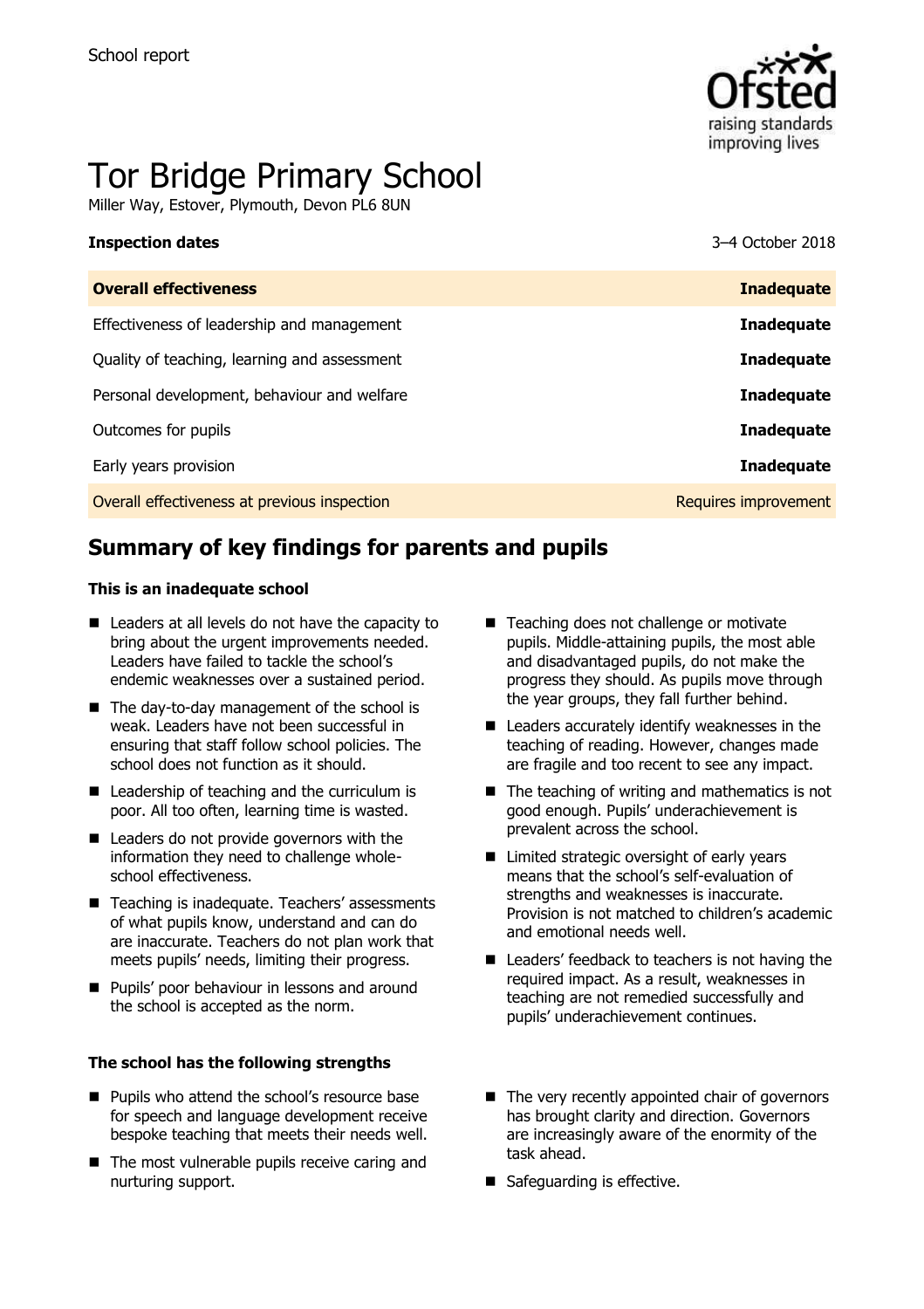

# **Full report**

In accordance with section 44(1) of the Education Act 2005, Her Majesty's Chief Inspector is of the opinion that this school requires special measures because it is failing to give its pupils an acceptable standard of education and the persons responsible for leading, managing or governing the school are not demonstrating the capacity to secure the necessary improvement in the school.

### **What does the school need to do to improve further?**

- Rapidly improve the effectiveness of leadership and management by ensuring that:
	- the governing body secures leadership capacity in the school at all levels
	- leaders provide governors with the information they need to evaluate the school's effectiveness, including the impact of pupil premium funding
	- the school's curriculum is sufficiently challenging and curriculum requirements are met fully
	- leaders' checks on teaching are thorough and teachers act on leaders' advice, so that pupils who have previously underachieved catch up quickly and pupils' outcomes are improved rapidly
	- middle leaders have the skills and knowledge they need to support teachers in planning work to eradicate pupils' prior underachievement in English and mathematics
	- operational leadership of the school day, including the timetabling of lessons and the management of pupils' behaviour, is effective
	- school policies are adhered to by all staff, and teachers' expectations of pupils in lessons, at social times and around school are consistently high
	- disadvantaged pupils, the middle-attaining and the most able pupils make consistently good progress
	- leaders' self-evaluation of whole-school effectiveness is accurate.
- **IMPROVE the quality of teaching, learning and assessment by ensuring that:** 
	- the teaching of reading prepares pupils well for their next stage of education
	- teachers' assessment is accurate and used to inform teaching consistently well
	- teachers plan work that meets pupils' needs so that middle-attaining and the most able pupils and those who are disadvantaged are challenged appropriately in writing and mathematics
	- teaching in early years is consistently good, assessment is accurate, and provision is matched closely to children's academic and emotional needs.
- Improve the quality of personal development and welfare urgently by ensuring that:
	- teaching motivates and interests pupils, so that pupils' wilful and persistent disruptions to lessons are minimised and pupils consistently apply their best effort to their learning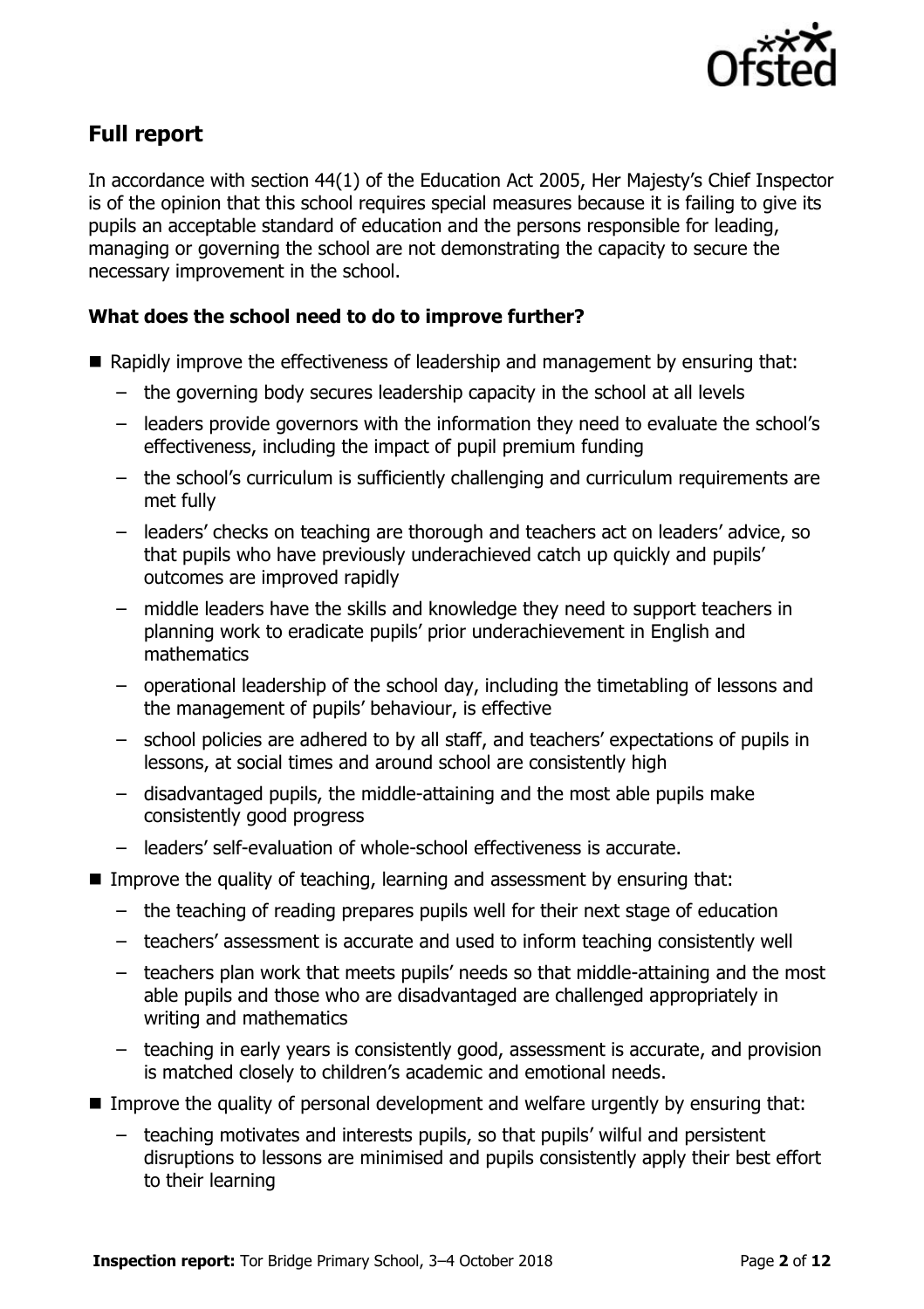

– learning time is used to its full extent across the day.

An external review of the school's use of pupil premium should be undertaken in order to assess how this aspect of leadership and management may be improved.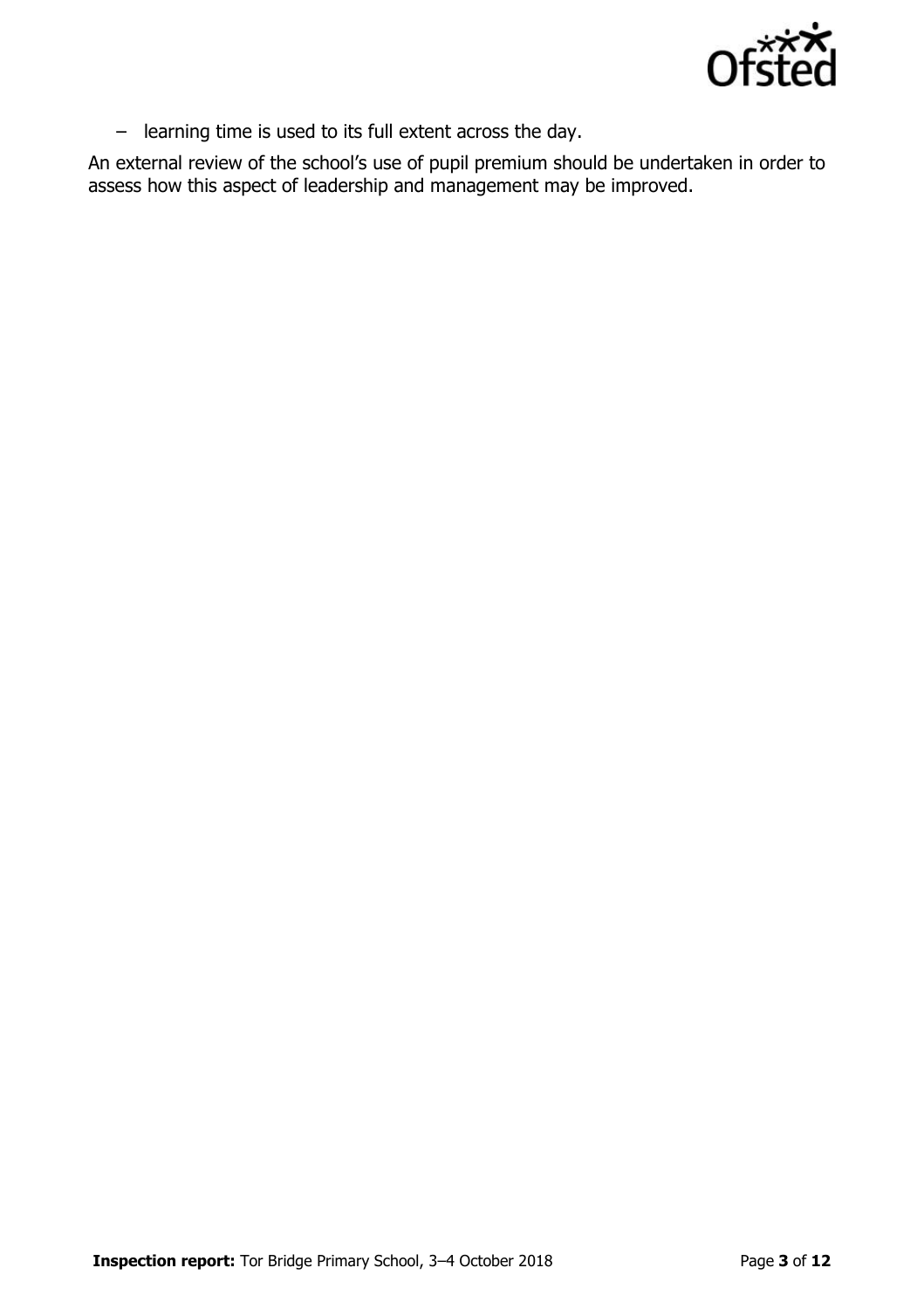

## **Inspection judgements**

#### **Effectiveness of leadership and management Inadequate**

- Leaders do not demonstrate the capacity to drive the school forward. Leaders at all levels have not tackled the endemic weaknesses at the school with the rapidity required. The school does not provide an acceptable standard of education. Over a sustained period, pupils have been poorly served. Too few pupils are prepared well for their next stage.
- Weak strategic leadership, including in early years, has resulted in widespread failings. The headteacher does not hold other leaders to account for the impact of their work well enough. Senior and middle leaders' actions have not addressed pupils' widespread underachievement borne out of weak teaching.
- Leaders' inaccurate self-evaluation of the school's performance has been too readily accepted by school governors. The school has been overly reliant on external support. However, little improvement to whole-school effectiveness has been achieved over a number of years.
- The day-to-day leadership of the school is weak. The headteacher and other senior leaders have not ensured that teachers and pupils follow school policies consistently. When leaders ask staff to make changes, some staff are slow to respond. Leaders do not go back and check that improvements are implemented. As a result, discrepancies to school policies and weaknesses in whole-school management remain prevalent.
- Leaders are not taking effective steps to secure good behaviour from pupils. Leaders do not ensure that staff adhere to a consistent approach to the management of pupils' behaviour.
- Leaders' actions to improve the quality of teaching over time are not effective. There is a monitoring programme in place to check teaching. However, too much emphasis has been given to checking the strategies teachers use, rather than the impact that teaching has on pupils' progress from their starting points. Leaders' checks on teaching have not been successful in eradicating pupils' widespread underachievement. As a result, weak teaching remains a predominant feature across the school.
- Leaders do not ensure that teaching time is maximised. Learning time is wasted because pupils in a number of year groups spend too long within lessons moving from one teaching space to another. This restricts pupils' exposure to teaching and pupils' learning diminishes.
- **Leaders have not assured themselves that teachers' assessments are accurate.** Although professional discussions do take place, the headteacher has not checked that these assessments are correct. As a result, governors receive inaccurate information about how well pupils are progressing across their time at school. Inaccurate assessment information accounts for the wide differences between teachers' overgenerous assessments and published outcomes that are much lower in reading. Leaders have also failed to challenge and check teachers' assessments in writing at the end of key stage 1. Governors have been too accepting of the improvements that leaders report.
- Leaders' actions to ensure that pupils can read well are not yet effective. Under the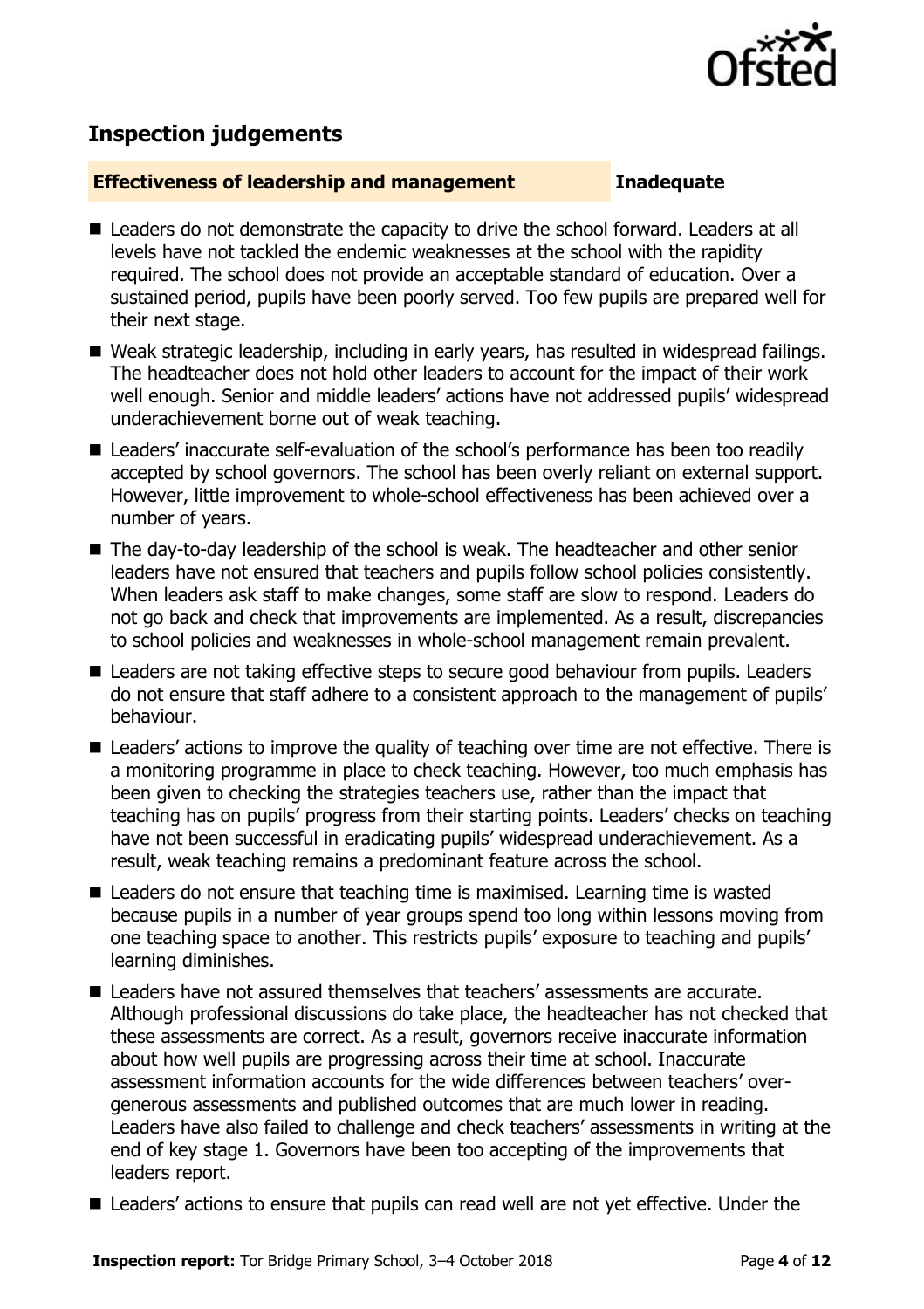

current leadership, pupils' outcomes in reading have continued to decline steeply in key stage 2. Leaders' very recent actions are commendable, but it is too little, too late. Pupils' motivation to read is improving steadily. However, in the few weeks that changes to the teaching of reading have been applied, inconsistencies in this agreed whole-school strategy are already creeping in because leaders have not checked the implementation of the reading curriculum well enough.

- Leaders' use of pupil premium funding has not had an effective impact on pupils' academic performance in reading, writing and mathematics. The pupil premium strategy does not have clear and measurable success criteria. Additional funds have supported broad interventions: the improvement of school attendance for some disadvantaged pupils and closer work between vulnerable families and school. Pupils' emotional development is well catered for. However, disadvantaged pupils' academic performance remains poor.
- The leadership of the curriculum for pupils who attend the resource base for speech and language development is effective. As a result, these pupils make strong progress against their individual targets. However, leaders' interventions to support other pupils who have special educational needs (SEN) and/or disabilities are not yet effective in ensuring that these pupils make strong academic progress.
- Most respondents to Ofsted's online questionnaire, Parent View, would recommend the school. However, a minority of parents and carers raised concerns about the leadership of the school, and about the lack of information about their children's progress, and communication.
- The additional primary physical education and sport funding is used well. It has been used to develop staff's skills and has improved pupils' engagement in sport. Pupils experience wide-ranging sporting activities and take-up is high. Leaders have ensured that pupils become involved in a wide range of extra-curricular activities to bolster pupils' experiences, such as children's university leadership opportunities across the school. However, the leadership of the curriculum is poor overall. As a result, the curriculum that is implemented is not challenging enough. Curriculum coverage and progression, in some subjects, including humanities, are weak.
- $\blacksquare$  The school may not appoint newly qualified teachers.

### **Governance of the school**

- Governors have failed to hold school leaders to account for improving the school's effectiveness over several years. However, in recent months, a comprehensive package of training has been delivered by a national leader of governance to overhaul the work of the governing body. This, along with very recent changes to the leadership of the governing body, are bringing about immediate improvements to the way governors work. There are early signs of improvement. For example, records of governors' meetings have improved this term. Overall, however, it is too early to see the impact on school effectiveness.
- Until recently, governors have been too accepting of the information they have received from school leaders. This has made it difficult for governors to hold leaders to account in the past. However, the current leadership of the governing body insists that clear guidance is provided to school leaders about what information is required, and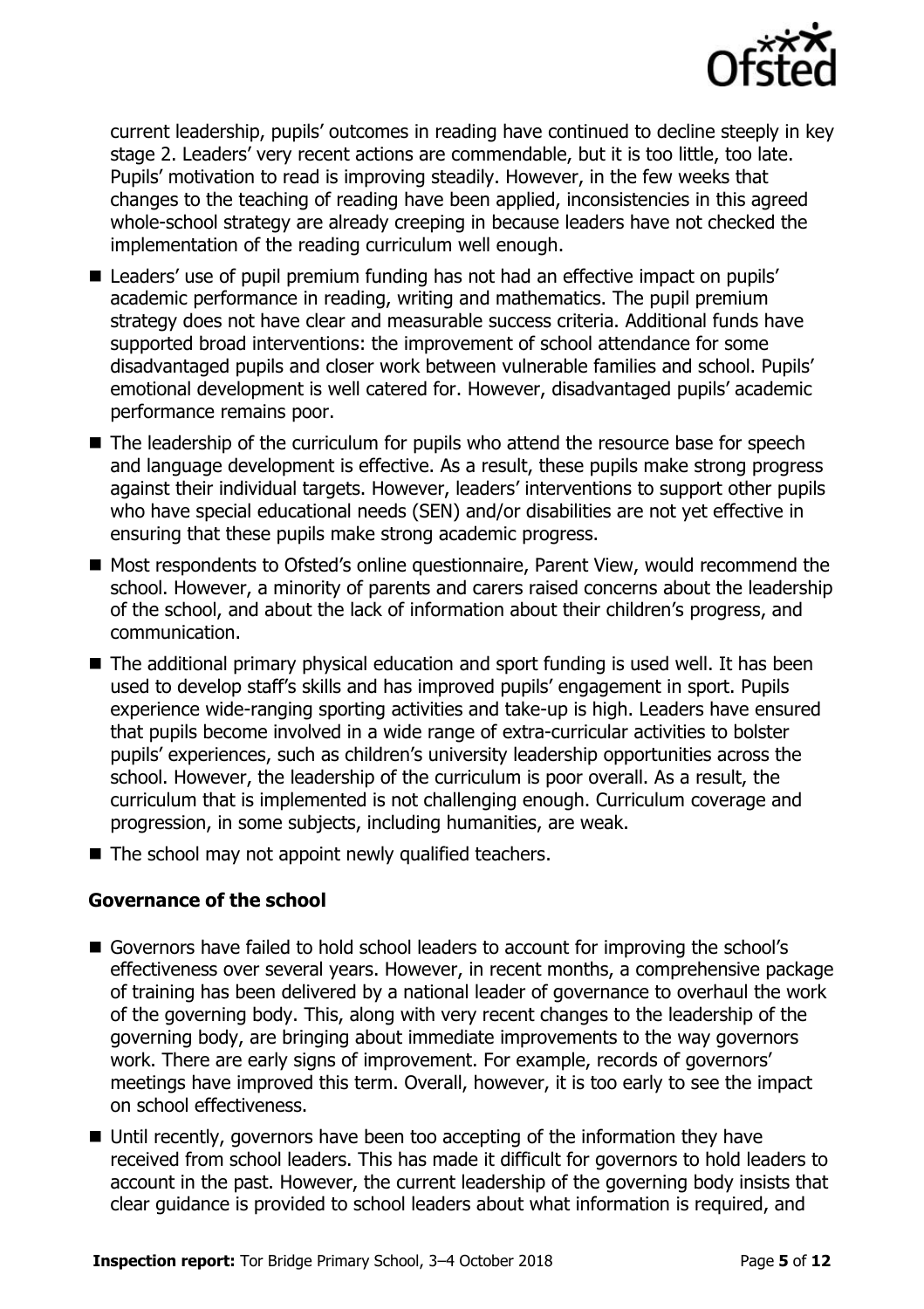

when. Despite this, governors still find it difficult to gain the information they need. This hinders the impact that governors have overall.

### **Safeguarding**

- The arrangements for safeguarding are effective. Leaders recently commissioned an external safeguarding audit and have followed up any actions quickly. Staff vetting checks and the single central record are up to date. Leaders with responsibility for safeguarding make timely referrals and work closely with a range of external agencies to minimise children's risk of harm. They are tenacious in following concerns through and challenge other agencies as required to ensure that the needs of pupils are met.
- Staff provide strong care and nurturing support for vulnerable pupils. Staff training is up to date and in line with legislation. Staff apply their knowledge and understanding of safeguarding practice confidently, so that pupils' risk of harm is minimised. However, some safeguarding records are not as well organised as they could be. Statutory safeguarding requirements are met.

#### **Quality of teaching, learning and assessment Inadequate**

- Teaching over time has failed to prepare pupils well for their next stage of education. Leaders have not remedied considerable shortcomings in teaching. Teaching does not meet pupils' needs well enough. As a result, pupils have significant gaps in their knowledge and skills. This restricts the progress they make towards attaining the standards expected for their age.
- Teachers' assessments are inaccurate in some classes. Consequently, teachers do not plan work that is closely matched to pupils' needs. Tasks do not motivate pupils to concentrate. Pupils do not sustain their concentration on tasks, restricting the progress they make. At times, pupils' wilful disruptions to lessons prevent other pupils from making the progress they should.
- Teachers' expectations of what pupils can achieve are too low. Teaching does not challenge middle-attaining and the most able pupils. Although teachers vary the challenge offered through a range of tasks, even the most challenging tasks on offer are sometimes too easy and pupils finish quickly. So, pupils' learning falters over time.
- Too few teachers have suitable skills in classroom management. This can result in pupils talking over teachers, calling out and demonstrating inappropriate behaviour in lessons. Pupils in some classes are often out of their seats or off task. Teaching assistants overcompensate and deploy caring strategies to manage pupils back to task. However, this restricts the impact that teaching assistants have on pupils' learning over time.
- The deployment of other adults varies widely across the school. In a few classes, they provide focused teaching to good effect. In other classes, there is little oversight of what teaching assistants are doing when they are working with small groups of pupils.
- Since September 2018, leaders have enhanced the whole-school strategy to teach reading. Just a few weeks in, this is already motivating key stage 2 pupils to read more often. However, it is too early to see any impact on how well pupils read. The teaching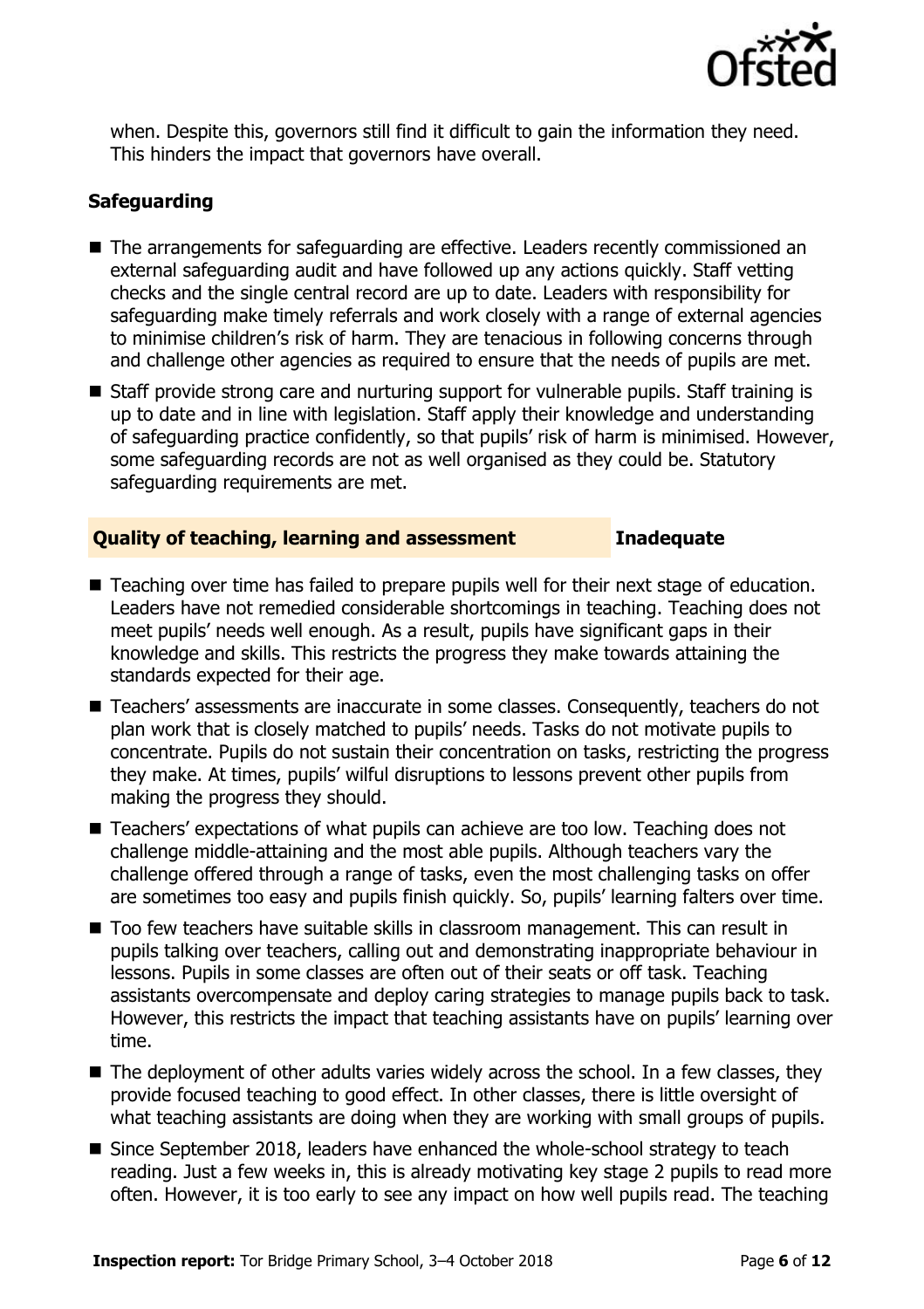

of reading has been weak over time. This limits pupils' understanding of what they read and slows pupils' progress.

- Teaching does not require pupils to write with the accuracy, complexity and detail expected for their age. Considerable weaknesses in pupils' spelling, punctuation and grammar remain across the school. Current teaching of writing is not making amends for pupils' prior underachievement. Pupils are not catching up quickly enough.
- The school's approach to teaching mathematics is not fully effective. Teaching does not stretch or challenge pupils sufficiently. Staff training has improved teachers' knowledge of the national curriculum. As a result, the full curriculum is increasingly taught. However, teaching in mathematics does not consistently meet the needs of middleattaining and the most able pupils. The teaching of music, physical education and computing motivates pupils. Pupils say that they enjoy the curriculum on offer. However, inspectors found the coverage of the national curriculum to be too variable, for example in humanities.

#### **Personal development, behaviour and welfare Inadequate**

#### **Personal development and welfare**

- The school's work to promote pupils' personal development and welfare is inadequate. The poorly planned and delivered curriculum restricts pupils' personal development. As a result, pupils lack the determination and resilience to develop as confident learners.
- Weak teaching does not motivate or interest pupils. Many pupils find it difficult to remain on task in lessons. Persistent disruption in lessons impedes pupils' progress over time. Teaching assistants provide nurturing support. However, this masks poor teaching, which over time restricts pupils' personal and academic development.
- $\blacksquare$  Breakfast club is a positive start to the day for pupils. Pupils enjoy attending and benefit from a healthy breakfast, so they are ready to learn.
- **Pupils say that when bullying occurs, staff sort it out quickly. Pupils said that they trust** adults to deal with concerns fairly.
- Inspectors witnessed pupils being disrespectful and unpleasant to each other in lessons and at social times around school. All too often, this is accepted by pupils and staff do not follow it up. Maintaining high staff supervision ratios at breaktimes does not tackle these weaknesses effectively.
- The school provides strong emotional support for its most vulnerable pupils through the work of the parent support adviser and staff's close work with external agencies.

#### **Behaviour**

- The behaviour of pupils is inadequate. In several classes, pupils' wilful poor behaviour disrupts teaching. This is not managed consistently because leaders have not implemented a consistent system for the management of poor behaviour in the school.
- **Persistent low-level disruption is commonplace in many classes. It is accepted as the** norm. Behaviour at lunchtimes is poor. Pupils' return to classrooms after lunch is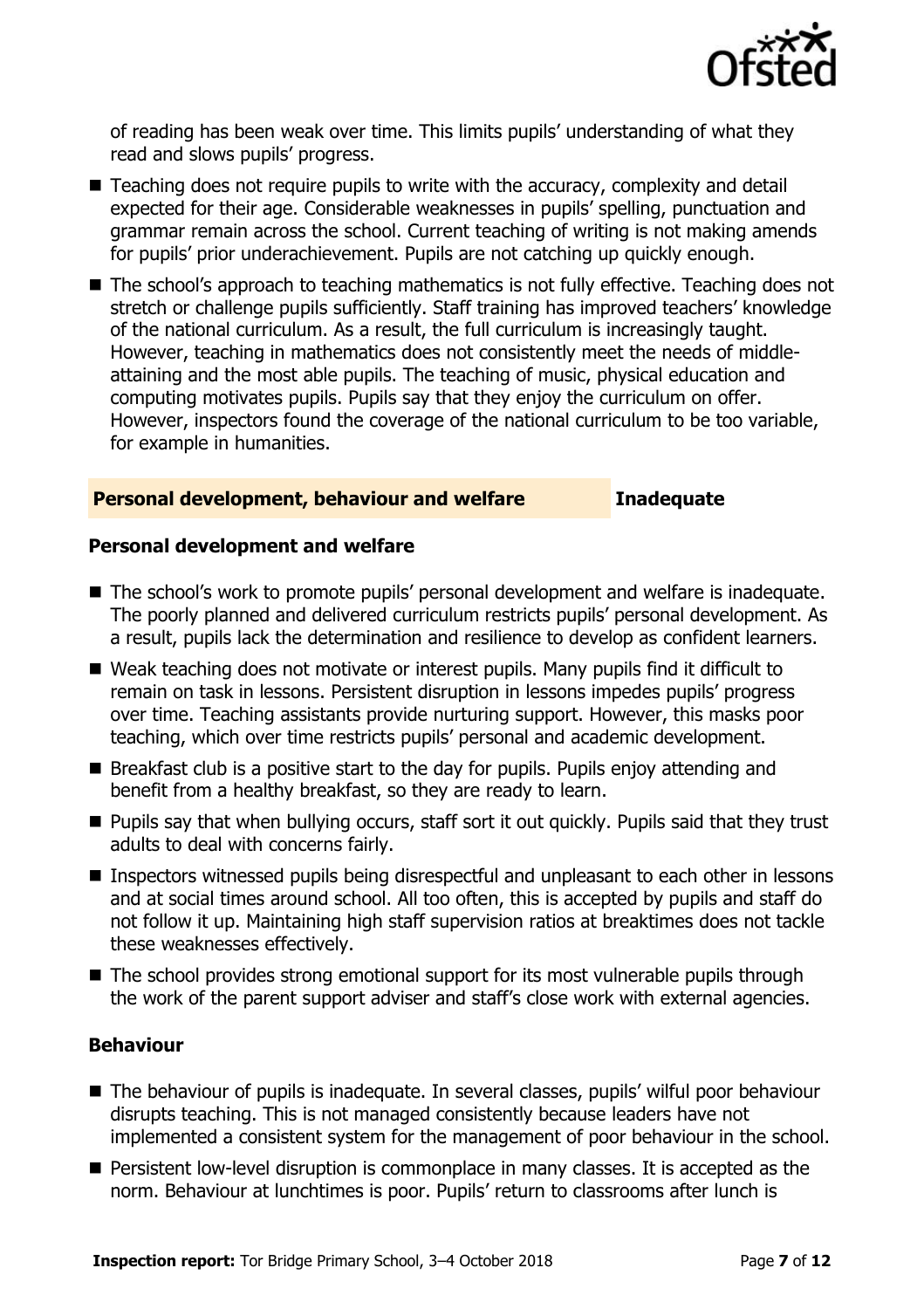

disorderly and poorly managed. Squabbles in classrooms and corridors are accepted behaviour. Exclusions were high in 2017. There have been no exclusions so far this year.

■ Pupils' attendance has declined over a three-year period. It remains below the national average. Current systems, in place to support pupils and families to improve attendance, are paying off. Persistent absenteeism is reducing because of the effective multi-agency work and leaders' drive to ensure that pupils attend well. However, disadvantaged pupils and those who have SEN and/or disabilities do not attend school regularly enough.

#### **Outcomes for pupils Inadequate**

- **Pupils' underachievement is prevalent across the school. Teaching is not enabling** pupils who have previously underachieved to catch up. As pupils move through key stage 2, they fall further behind. Leaders' actions have not stemmed this decline.
- School performance information shows some improvement in pupils' outcomes in writing overall. However, current assessment systems are not fit for purpose. All too often, teachers' assessments of pupils' writing are inaccurate.
- Too few pupils are prepared well for secondary school. Less than half of Year 6 pupils transferred to secondary school with the reading skills expected for their age in 2018. This represents poor progress and hinders pupils' access to the key stage 3 curriculum. In 2018, the proportion of pupils with skills and knowledge in line with their age dipped considerably in reading, mathematics, and grammar, punctuation and spelling. There is a significant shortfall between unvalidated key stage 2 outcomes in 2018 in reading and mathematics and teachers' internal assessment measures from the same period.
- **Pupils' progress in reading in key stage 2 is too slow. Pupils who have previously had** average attainment in reading are slipping behind. Pupils, including those who are disadvantaged, do not read with the accuracy or understanding they should.
- $\blacksquare$  In 2016 and 2017, just over half of pupils left key stage 1 with below-average skills and knowledge in writing and mathematics. School performance information shows improvements in 2018. However, current workbooks of Year 3 pupils demonstrate that a considerably smaller proportion of these pupils have sustained their skills and knowledge now they are in Year 3.
- Across the last three years, the proportion of pupils who meet the required standard in the phonics screening check at the end of Year 1 has increased to be broadly in line with that in other schools nationally. Current teaching of phonics varies widely across different groups. It does not make amends for previously identified weaknesses in pupils' understanding in some groups. Some pupils do not use and apply their knowledge of phonics to read and write accurately. As a result, a majority of pupils do not make the progress they should.
- Across several years, the proportion of children reaching a good level of development, the standard that is expected at the end of early years, has been consistently below the national average. While there was some improvement evident in 2018, the proportion of disadvantaged children who have the skills and knowledge expected for their age has remained low. Too few children are prepared well for Year 1.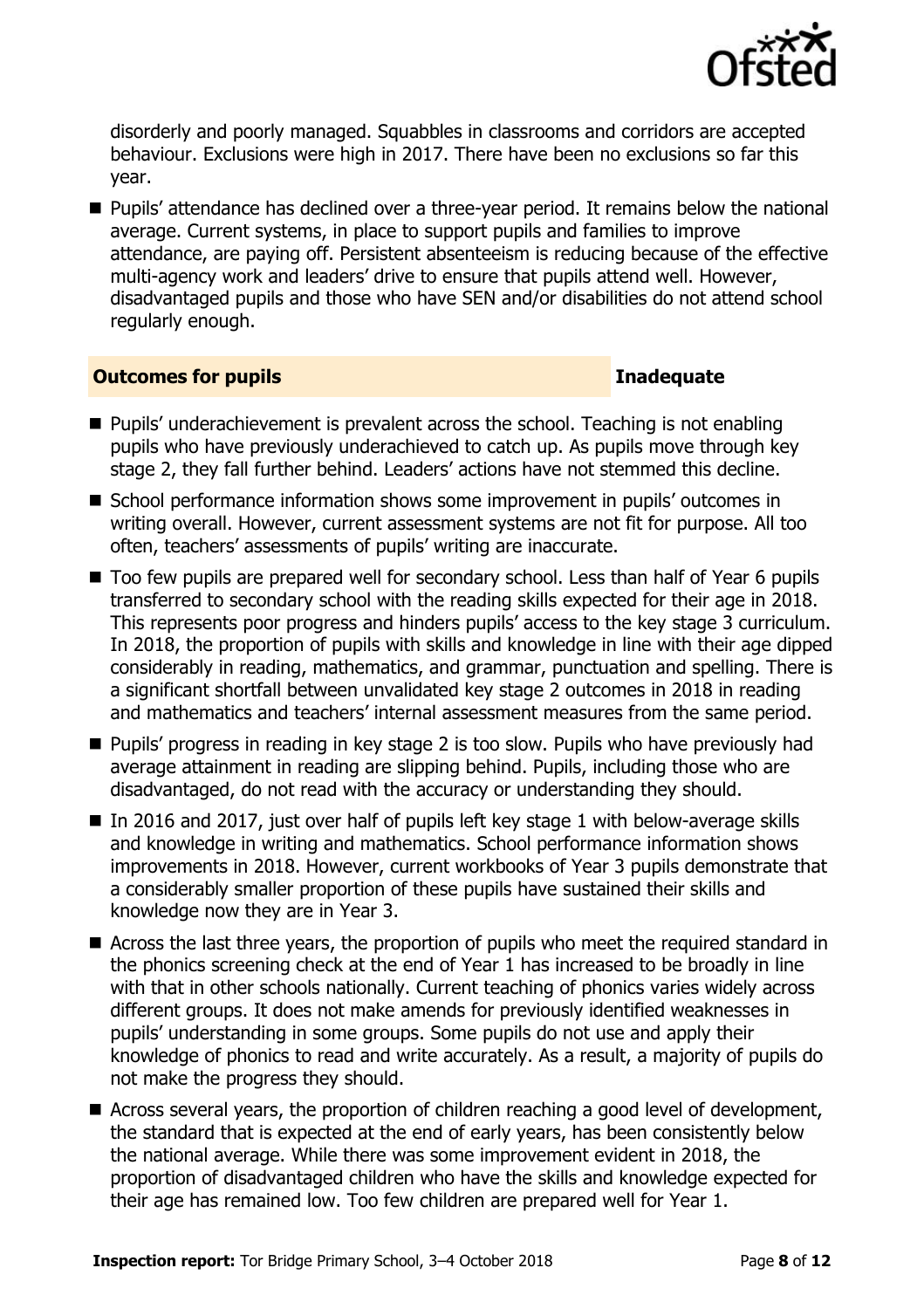

- $\blacksquare$  Pupils who have previously average attainment, the most able, disadvantaged pupils, and pupils who have SEN and/or disabilities make insufficient progress in reading, writing and mathematics, over time. Pupils have gaps in their learning because of previously weak teaching. Current teaching is not enabling these pupils to catch up. As a result, pupils' underachievement persists.
- Conversely, those pupils who benefit from bespoke teaching as part of the additional resource base provision make good, and often rapid, progress, because this teaching meets their needs well.

#### **Early years provision Inadequate**

- The school's self-evaluation of early years is inaccurate. Poor strategic leadership means that senior leaders have not ensured that children's well-being and behaviour management are checked and consistently followed.
- For the last four vears, children's knowledge, understanding and skills have been below the national average when they complete the early years foundation stage. Few disadvantaged children leave Reception with the skills and knowledge they need to access the Year 1 curriculum. There was some improvement in 2018. However, for some lower attaining children, their skills and knowledge were fragile and have not been sustained.
- Leaders have deployed funding to improve the teaching of speaking skills. Last year, staff were trained, and some improvements made. However, training for new staff is only just starting and so some strategies used in the past are now absent.
- When children are exploring the environment independently, adults do not promote children's early language development well enough. Direct teaching by teaching staff is well focused to particular tasks. However, adults do not have oversight of what other children are doing when they learn independently. As a result, there is insufficient modelling and promotion of speaking and insufficient assessment of children when working alone or with peers.
- Children engage in a variety of activities indoors and out. The inside learning environment is untidy and not well cared for. Children are not encouraged to keep the classroom tidy. Conversely, children use equipment well outside when supervised by additional adults.
- The teaching of phonics is regular and systematic. Children's motivation to learn varies from group to group. Teachers model and correct inaccurate pencil grip. Early writing strategies are closely linked to phonics teaching. This is helping current children to experiment with early reading and writing with increasing success.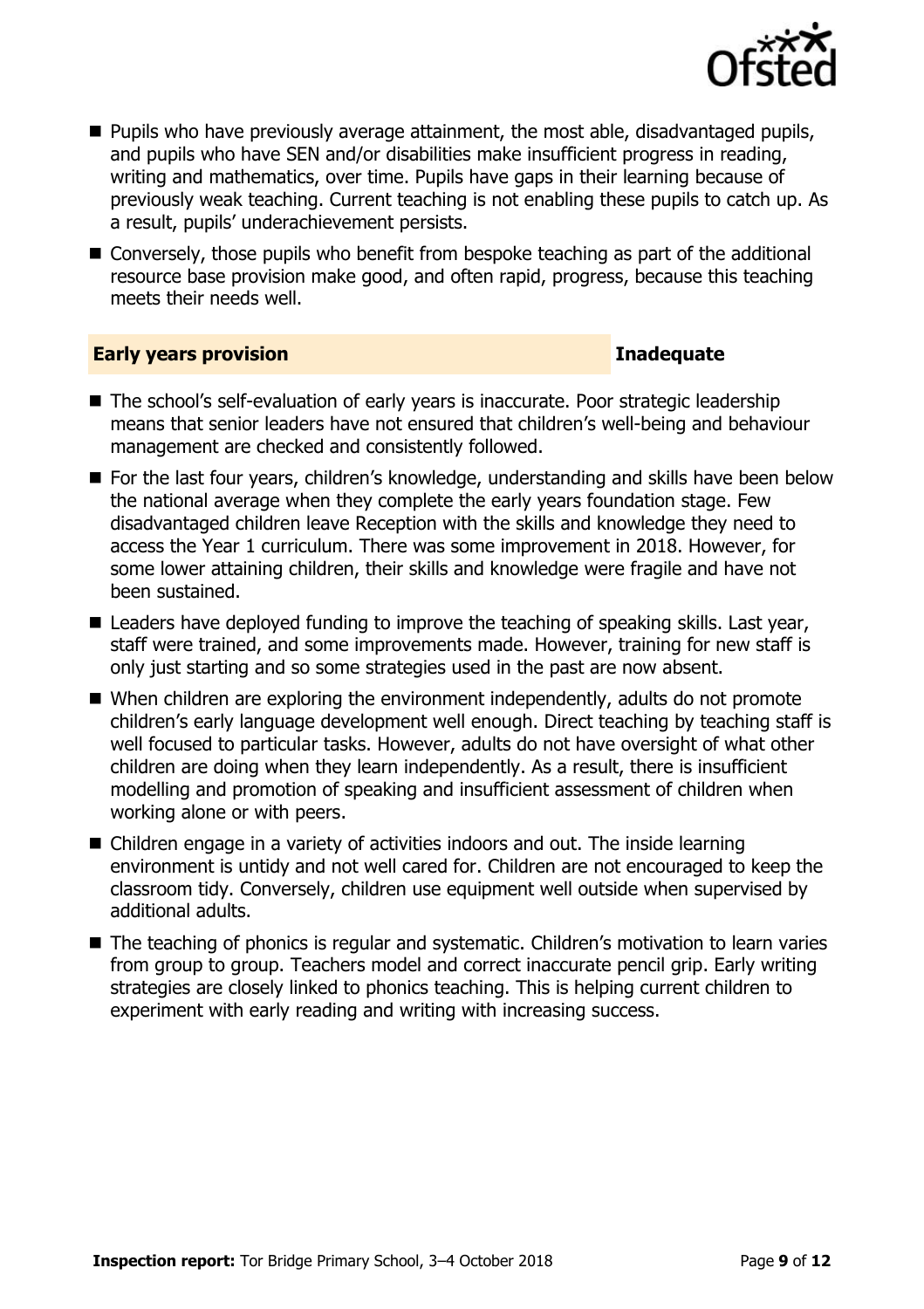

# **School details**

| Unique reference number | 113327   |
|-------------------------|----------|
| Local authority         | Plymouth |
| Inspection number       | 10052974 |

This inspection of the school was carried out under section 5 of the Education Act 2005.

| Type of school                      | Primary                 |
|-------------------------------------|-------------------------|
| School category                     | Maintained              |
| Age range of pupils                 | 4 to 11                 |
| <b>Gender of pupils</b>             | Mixed                   |
| Number of pupils on the school roll | 197                     |
| Appropriate authority               | The governing body      |
| Chair                               | Fiona MacLachlan-Morris |
| <b>Headteacher</b>                  | Cathryn Tompkins        |
| Telephone number                    | 01752 207903            |
| Website                             | www.torbridge.net       |
| <b>Email address</b>                | admin@torbridge.net     |
| Date of previous inspection         | 2 March 2016            |

### **Information about this school**

- Tor Bridge Primary School is based on a large campus where pupils share their sports and dining facilities with pupils from a secondary school and a special school. Some communal areas of Tor Bridge Primary School are shared with the special school.
- There is a specialist resource base for speech and language provision.
- This school is smaller than the average-sized primary school.
- The proportion of pupils known to be eligible for support from the pupil premium is above the national average.
- The proportion of pupils who receive support for special educational needs is above the national average. The proportion of those who have an education, health and care plan is above the national average.
- $\blacksquare$  The school runs a breakfast club.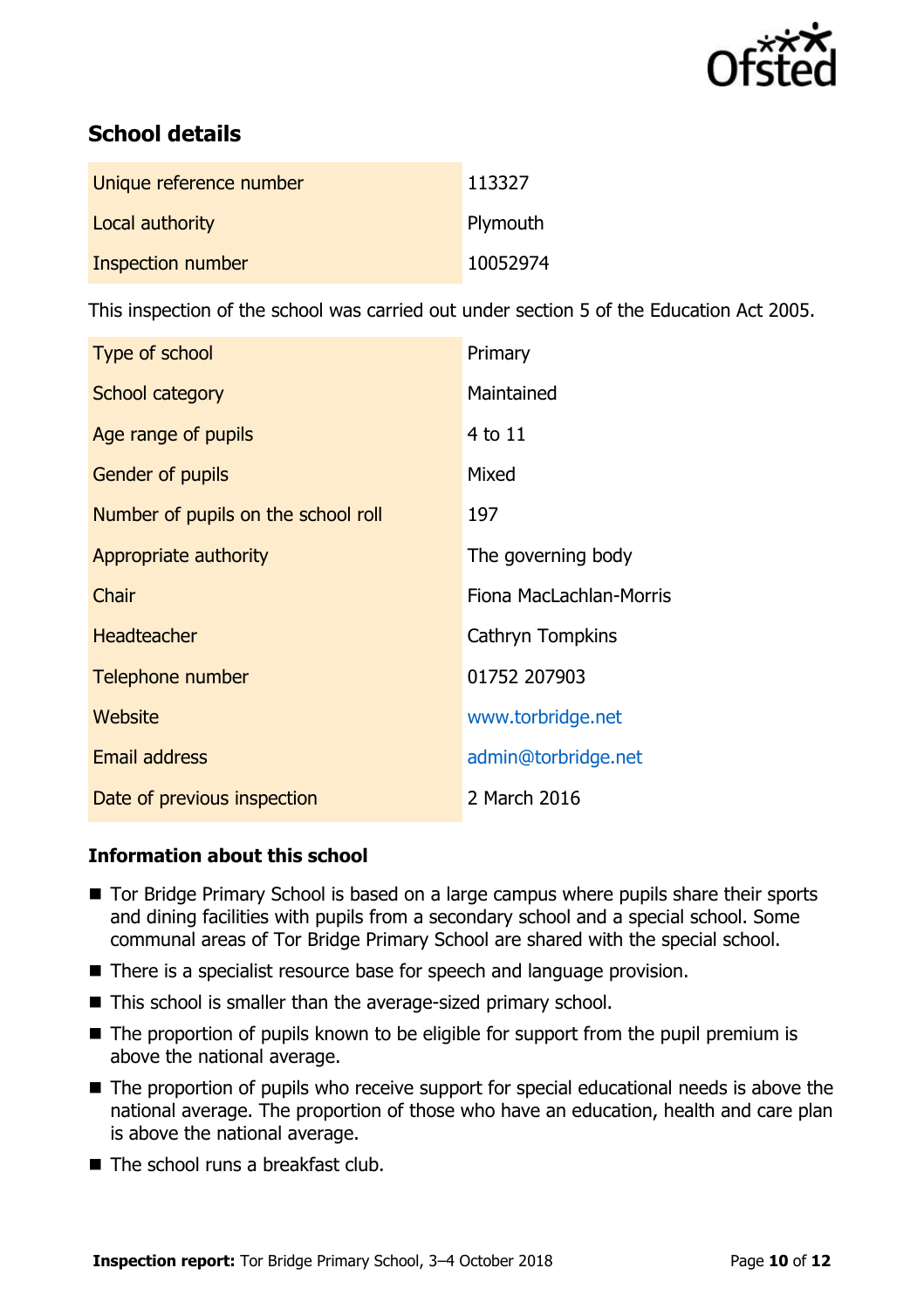

# **Information about this inspection**

- Inspectors observed pupils' learning in visits to lessons across the school, and reviewed pupils' work in books and curriculum plans.
- Inspectors talked with groups of pupils to seek their views about the school. Inspectors also listened to the views of many pupils during lessons, breaktimes and lunchtimes. Inspectors listened to pupils read from Years 4, 5 and 6.
- Inspectors held meetings with the headteacher, the deputy headteacher, middle leaders and three teaching assistants in the school. Inspectors met with representatives of the local authority. An inspector held a telephone conversation with the director of schools in Plymouth. An inspector also met with four members of the governing body and held an additional meeting with the chair of the governing body.
- Inspectors scrutinised a number of school documents including: the school's action plans; the school's view of its own performance; pupils' performance information; minutes of governing body meetings; records relating to behaviour; checks on teaching and learning; pupils' attendance information; and a range of safeguarding records.
- Inspectors observed pupils' behaviour in lessons, at lunchtimes and breaktimes, and around the school.
- Inspectors considered responses to the online survey, Parent View, and free-text message responses. Inspectors also talked to parents during the inspection to seek their views of the school and the education their children receive. Inspectors met with a range of staff to gather their views and also considered responses from the staff online survey.
- An inspector visited the breakfast club.

#### **Inspection team**

| Julie Carrington, lead inspector | Her Majesty's Inspector |
|----------------------------------|-------------------------|
| <b>Matt Middlemore</b>           | Her Majesty's Inspector |
| <b>Stephen McShane</b>           | Her Majesty's Inspector |